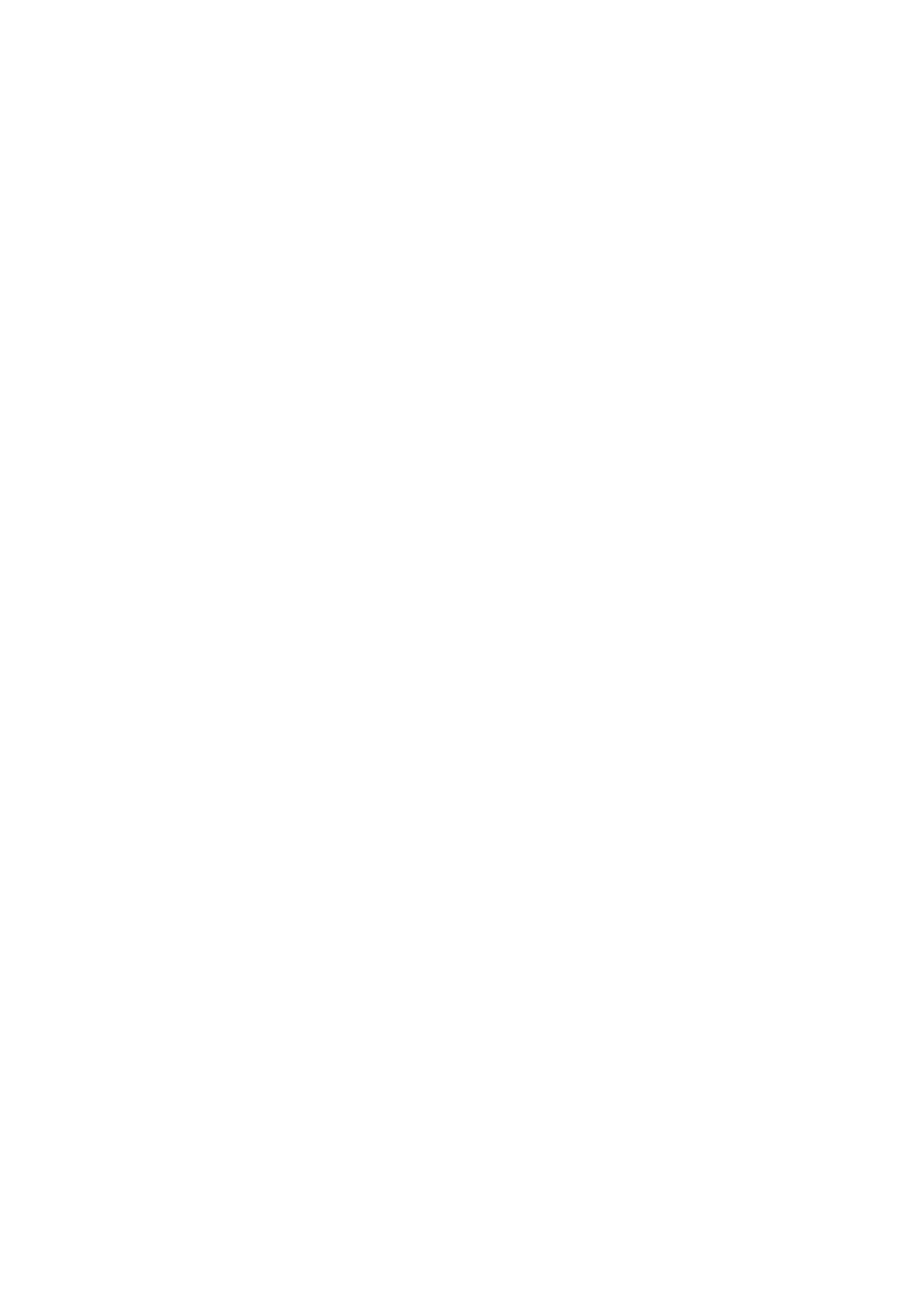# **About Us**

Kevin Holland Funeral Service is an independent family business, owned and managed by Kevin and Sue Holland along with their two sons Anthony and Robert. With over 90 years combined experience, Kevin Holland and family fully appreciate that a time of bereavement is a difficult one for any family and sympathetically provides a very personal service.

Their offices and Chapel of Rest are situated at 244/246 Chichester Road, Bognor Regis where Kevin or one of the family are available 24 hours a day for any advice you may require. They are also able, by appointment, to visit you to make arrangements in the comfort of your own home.

As members of The British Institute of Funeral Directors and the Society of Allied and Independent Funeral Directors, Kevin Holland's constant aim is to uphold and improve the standards and public knowledge of his service.

At this difficult and emotional time Kevin, Sue and family are there to assist you in carrying out all the legal requirements, to ease and alleviate the paperwork and to make all the arrangements for the funeral itself.



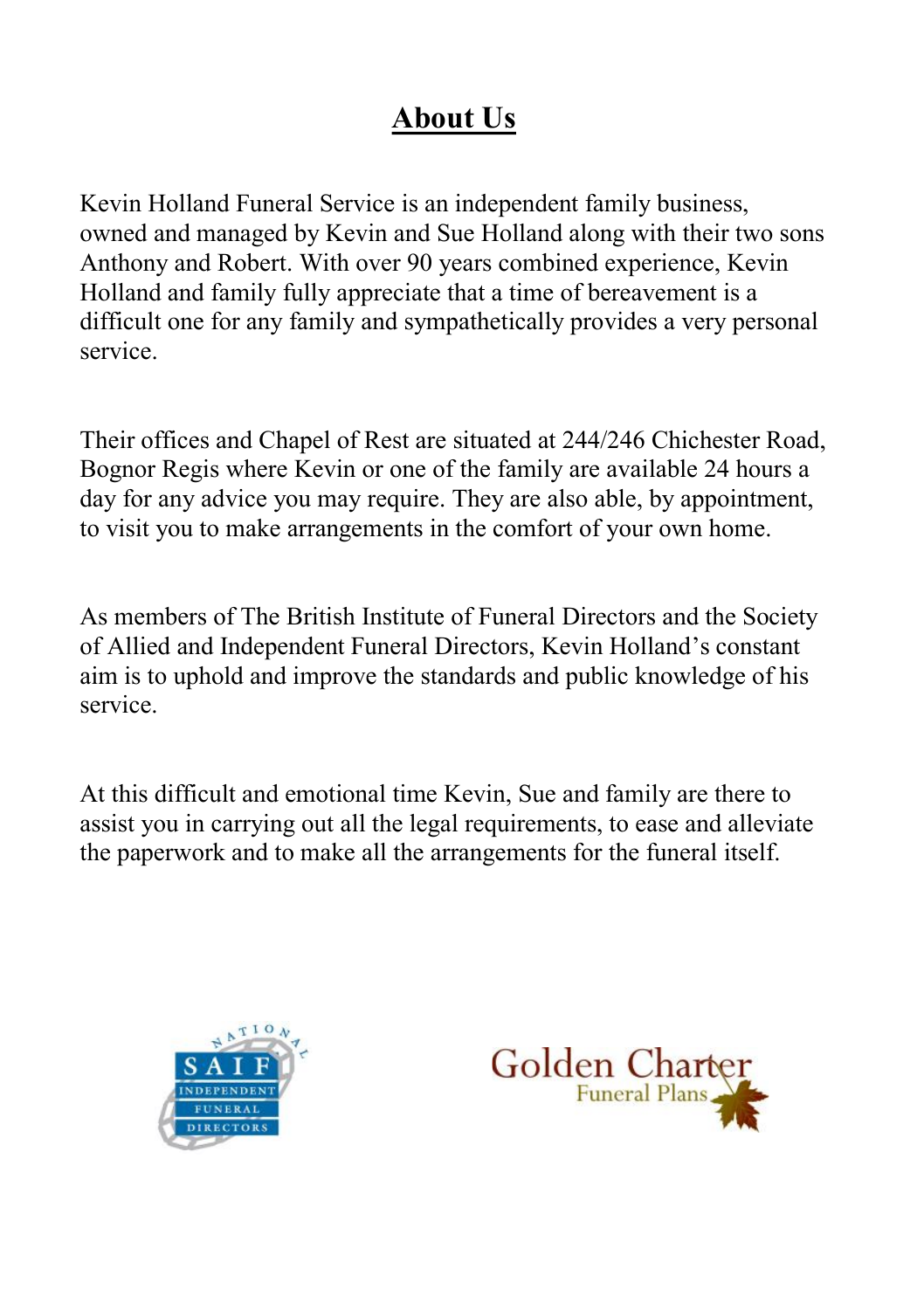# **What to do when someone dies?**

We can be contacted 24 hours a day to provide advice and assistance when someone dies. If the death occurs in hospital, the hospital staff will contact the next of kin and make arrangements for the doctor to sign the Medical Certificate of cause of death. The hospital will usually have a 'Patient's Affairs Office' or 'Bereavement Support Office' who you will need to contact in this regard. They will advise on when the certificate will be ready for you to collect and will also hold any last effects and property if you haven't already collected it from the hospital ward itself.

If the death occurs at home, you should first contact the deceased's GP. The GP's surgery will discuss with you whether it is necessary for a doctor to attend at the place of death to see the body. You may then contact the funeral director who will make arrangements to attend at the place of death so that the deceased may be removed to our Chapel of Rest. If a doctor attends, he or she may well leave the Medical Certificate of cause of death with you. If not you should contact the doctor's surgery to find out when it will be available for you to collect.

If the death has occurred outside of surgery hours, you should still contact the doctor's surgery where an answerphone message will provide the phone number to contact the out of hours doctor's service. This service will then discuss with you whether the emergency doctor should attend at the place of death.

If the death occurs in a nursing home, the nursing staff will contact both the doctor and us on your behalf and make these initial arrangements. You should contact the doctor's surgery to find out when the Medical Certificate of cause of death will be issued and be made available for you to collect.

This 'Death Certificate' is necessary for you to comply with the legal obligation to register the death with the local Registrar of Births, Deaths and Marriages.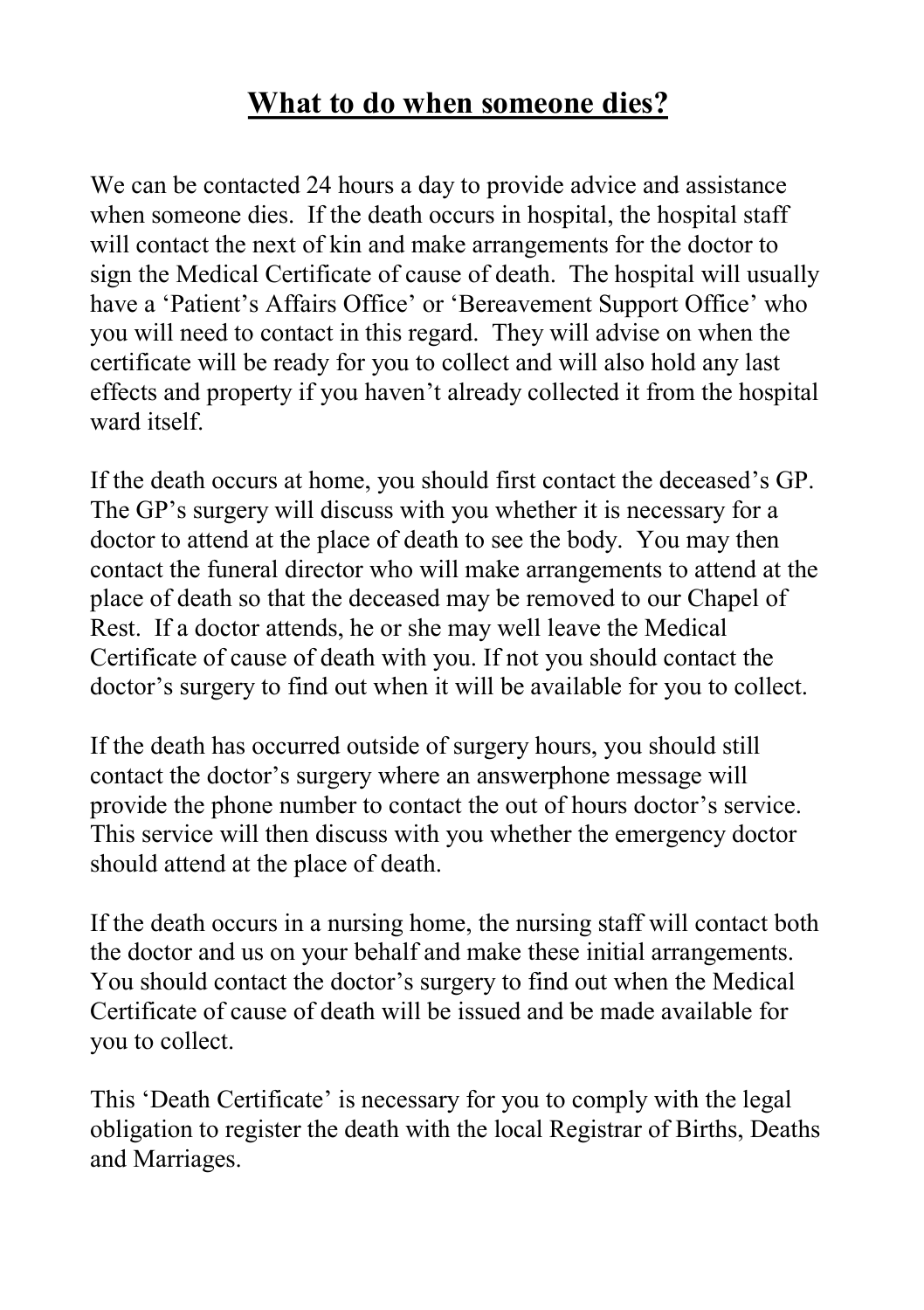# **Registration Procedure**

A death must be registered by law, preferably in the district in which it has occurred, by a near relative if possible and within five days.

Please take with you:

- The Doctor's Certificate of the cause of death:
- The deceased's Birth Certificate if available; and
- The deceased's Medical card if available.

If H.M. Coroner has assumed jurisdiction, no death certificate will be issued by a doctor. The Coroner will send an equivalent certificate direct to the registrar so that you can register the death.

N.B. Do not delay to register if you cannot find the birth certificate or medical card.

## **Who should register?**

If the person died in a house or hospital, the death can be registered by:

- A relative:
- Someone present at the death;
- An occupant of the house/official from the hospital, if that is where the death occurred;
- The person making the arrangements with the funeral directors.

Deaths taking place anywhere else can be registered by:

- A relative:
- Someone present at the death;
- The person who found the body;
- The person in charge of the body:
- The person making the arrangements with the funeral directors.

The majority of deaths are registered by a relative of the deceased. The registrar would normally allow one of the other people listed above to register the death only if there are no relatives available to do it. The death should be registered by as close a relative as possible.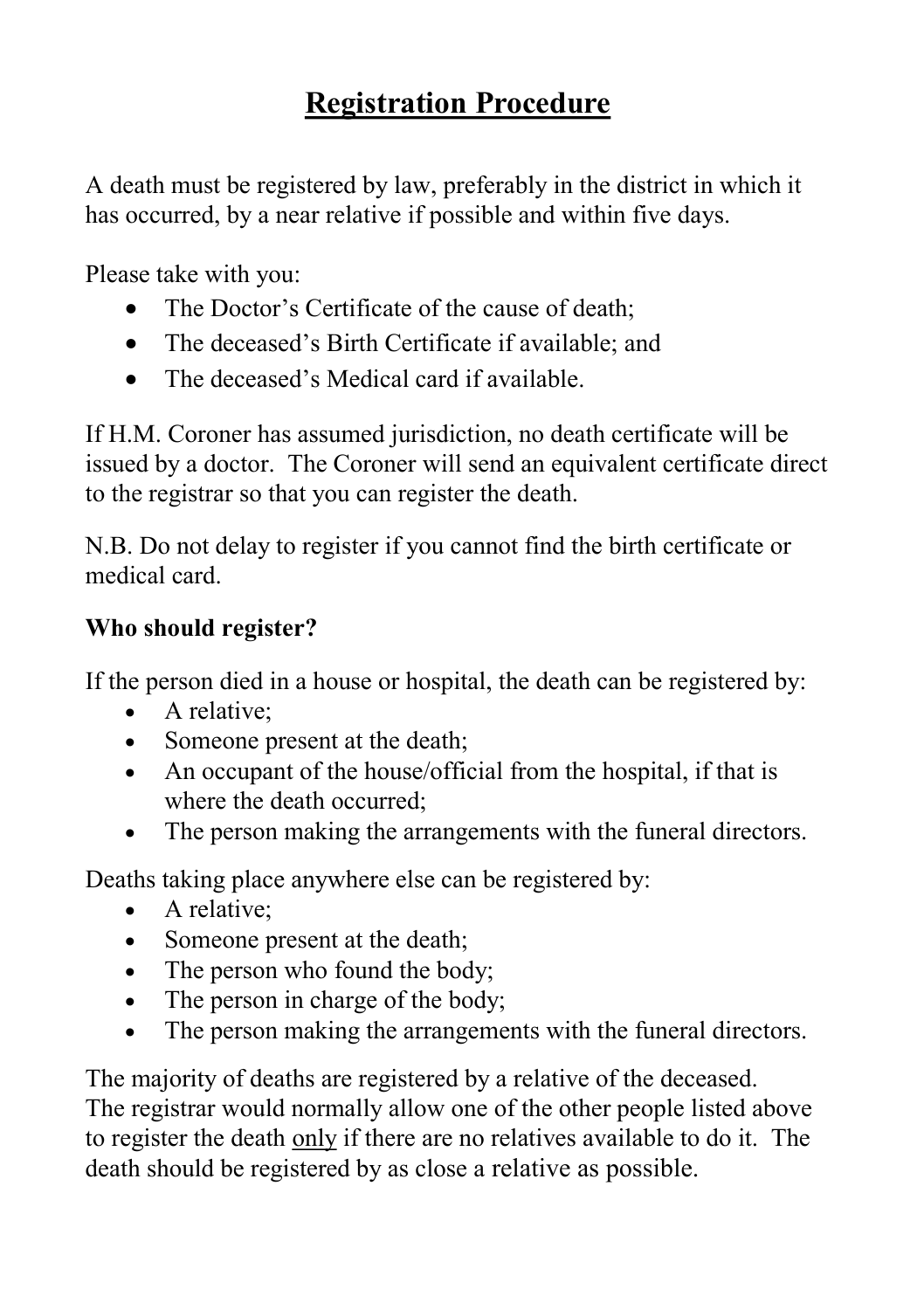## **What information will I be asked for?**

You should be prepared to provide the Registrar with the following information:

- The date and place of death;
- The full name of the deceased:
- Any names previously used, including the maiden surname if the deceased was a woman who had married;
- The date and place of birth;
- The Occupation;
- The name and occupation of spouse, where the deceased was married or widowed;
- The name and occupation of civil partner, where the deceased was in a civil partnership or was a surviving civil partner;
- The deceased's usual address;
- Whether the deceased was in receipt of a pension or allowance from public funds;
- If the deceased was married or in a civil partnership, the date of birth of the surviving spouse or civil partner.

## **What documents will I receive?**

The Death Certificate:

You will receive one certified copy of the entry in the death register and will also have the opportunity to buy one or more additional certificates, which are often required for a range of administrative purposes such as banks, building societies and insurance policies.

Certificate for burial or cremation:

The Registrar will issue a certificate authorising the burial or cremation of the body and should be passed to the funeral director without delay. This is green in colour. In cases where a death has been reported to HM Coroner and the funeral is a cremation no such green certificate will be issued, as the coroner himself will send direct to the funeral director a certificate authorizing the cremation to proceed.

Certificate for social security benefits/pension:

A Certificate of Registration of Death (form BD8), issued for social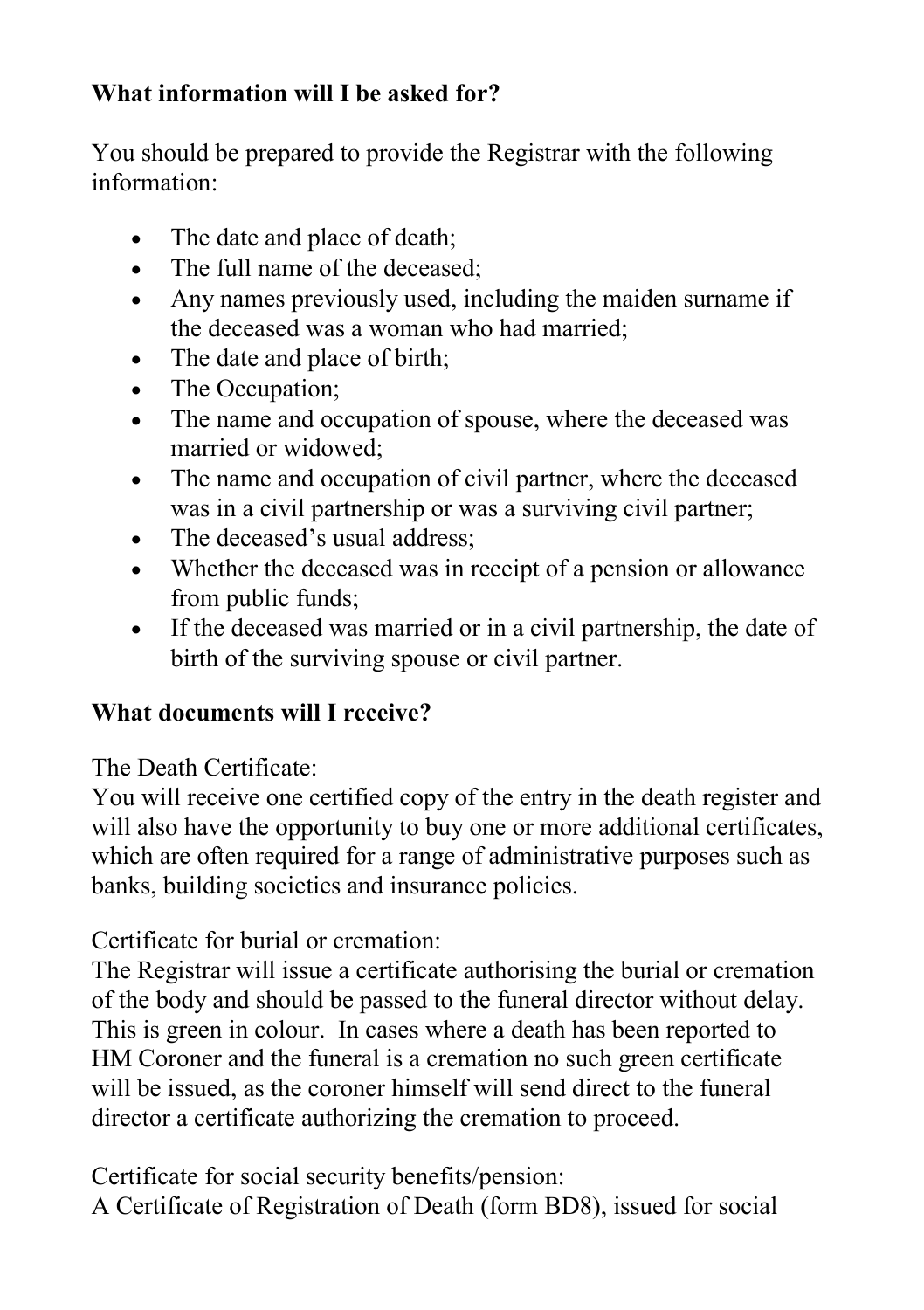Security purposes if the person received a state pension or benefits (please read the information on the back, complete and return it)

#### **Where are the Registrar's Offices?**

The two nearest offices of the Registrar of Births, Deaths and Marriages of West Sussex can be found at:

| Bognor Regis Registrar, | Chichester Registrar, |
|-------------------------|-----------------------|
| Durban House,           | Record Office,        |
| Durban Road,            | 3 Orchard Street,     |
| Bognor Regis,           | Chichester,           |
| PO22 9RE.               | PO19 1DD.             |
|                         |                       |

To make an appointment for West Sussex registration services you can use the online booking service at **www.westsussex.gov.uk/registration**  or by telephone **01243 642122**

#### **Deaths Referred to H.M. Coroner**

The coroner is a doctor or a lawyer responsible for investigating deaths in certain circumstances, particularly when the death is sudden, unexpected or unexplained. The Coroner's duty is to establish the cause of death where a doctor is unable to certify this.

A death might be reported to the coroner for various reasons, for example if the doctor is not certain as to the cause of death, if someone died unexpectedly, if someone died without having seen a doctor in the last fourteen days of their life, if the death followed recent surgery or if the death was due to an industrial disease etc. (This list is not exhaustive.)

If the Coroner decides he needs to assume jurisdiction it may well be necessary for a post mortem examination to take place at a hospital to ascertain the cause of death. Relatives will be kept informed of the situation by a Coroner's Officer and will be advised about the registration of death and the making of the funeral arrangements.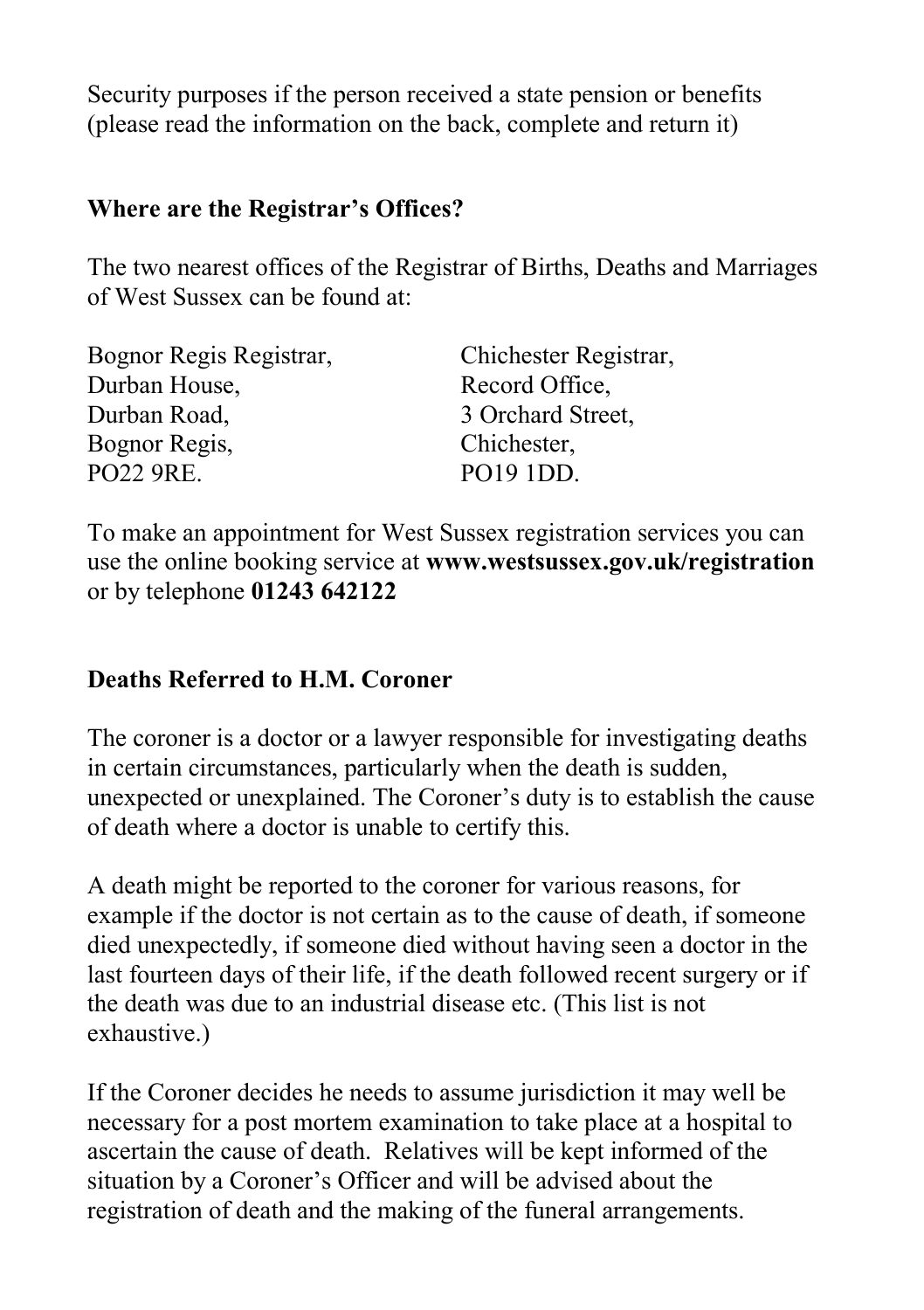# **The Funeral Arrangements**

Funeral arrangements can be made either at our offices in Bognor Regis or in the comfort of your own home. Once instructed, we will provide written confirmation of all the arrangements and costs. We will make all necessary payments to clergy, cemetery, crematorium, doctors, newspapers and other disbursements on your behalf. The first decision you must address, is whether the funeral should be a burial or cremation. There are then various matters to be discussed and would include:

#### **The Funeral Service**

We would discuss where and when you would like the funeral service to take place and whether you would like a minister of religion to take the service. If not we can advise you on non-religious or humanist funeral services. The funeral cortege can leave from home with limousine transport for mourners or you can meet the cortege at the chosen church, cemetery or crematorium. We can advise on appropriate music and hymns for the service.

#### **Choice of Coffin**

We are able to offer a wide choice of coffins or caskets for the funeral service. Many of these are very traditional in appearance, whether it be a simple cremation coffin or a traditional solid wood coffin or casket. However, many other alternatives are available to choose from and particularly popular are our environmental range. We have available coffins made from bamboo, willow, pandanus, seagrass, banana leaf, water hyacinth, solid pine or cardboard. Other alternatives are coloured coffins or bespoke photo/image designed coffins.



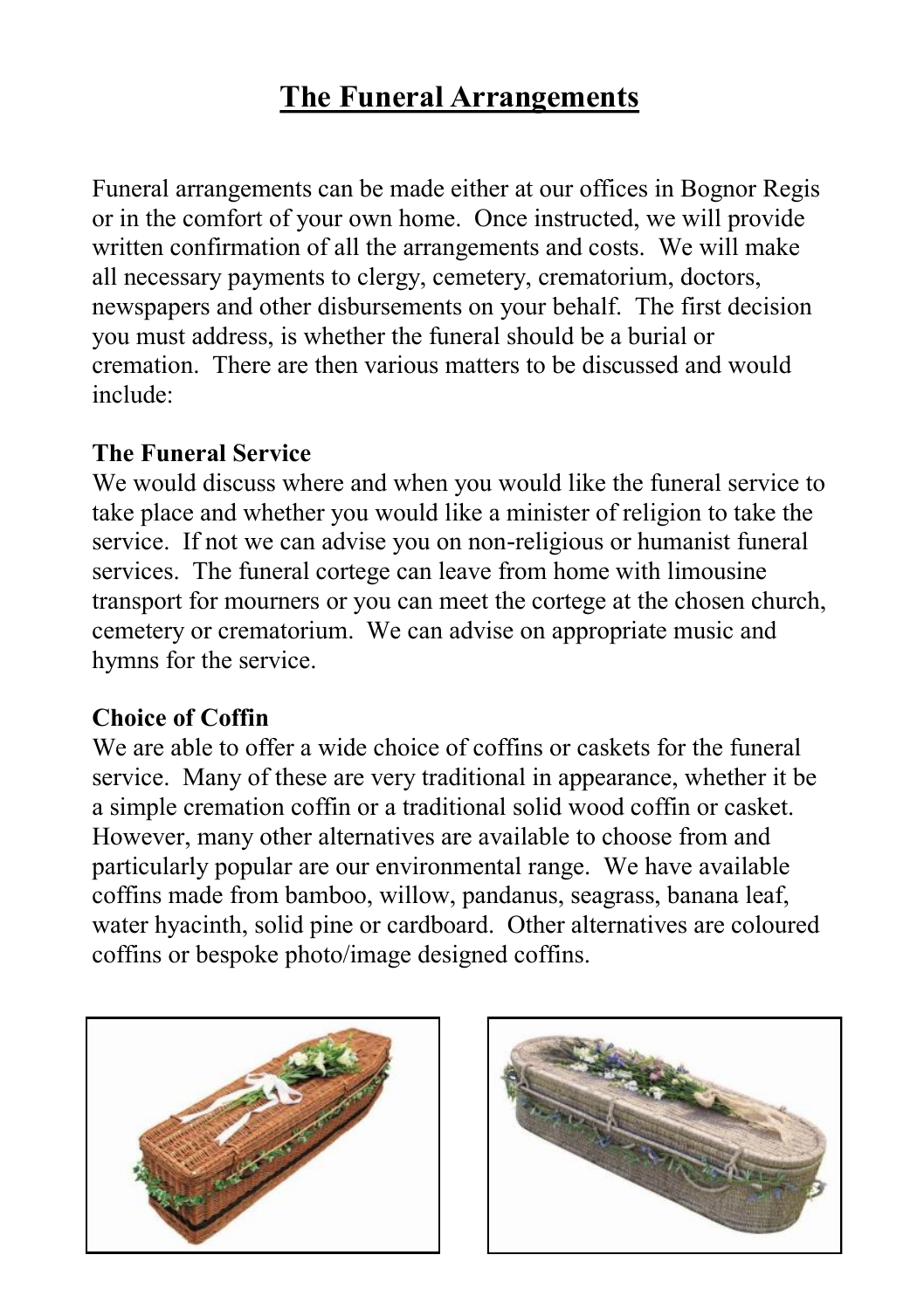#### **Cremated Remains**

Cremated remains can be strewn or interred in the Garden of Remembrance at the crematorium, in a new or existing cremation grave at a churchyard or cemetery, interred in an existing family grave or scattered privately at a place chosen by the family.





#### **Chapel of Rest**

Our Chapel of Rest is available by appointment for family or friends to visit and pay their last respects.

#### **Flowers**

We can arrange or advise on the ordering of your floral tributes and we ask that all flowers are sent directly to our chapel of rest prior to the funeral.



## **Donations to charity in lieu of flowers**

Donations received in lieu of flowers will be recorded, a receipt issued and a list of donors sent to the family, normally four to five weeks after the funeral.

## **Newspaper Notices**

We will be pleased to help complete and place any notices required for both local and national newspapers. We will also insert acknowledgements or notices of thanks when required.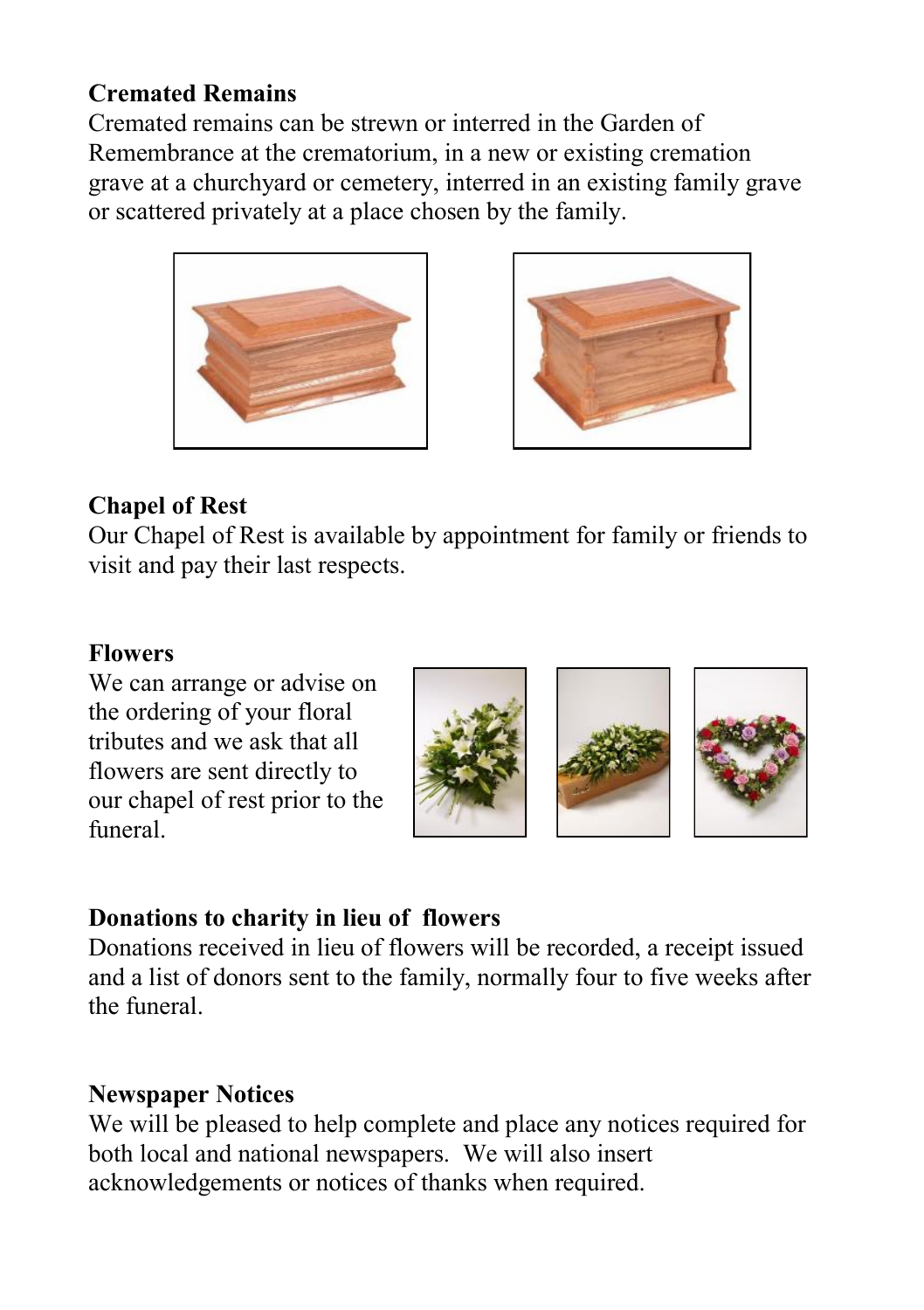

## **Printing Services**

We can arrange to print Orders of Services for funeral and memorial services, together with other remembrance items. Much of this is printed in house, but we also have professional links with a local printer.

## **Music for the Funeral Service**

We are able to advise on suitable hymns and music for the Service. We can download music and create a CD if commercially available for use.

## **Catering**

We can assist with arranging local venues and private caterers for refreshments following the service.





## **Masonry**

Advice can be given on all masonry work by one of our funeral directors or by passing you to a Monumental Mason for further professional assistance. We can assist you in choosing a new memorial or with additional or remedial work on an existing memorials.

## **Distant Funerals**

We are occasionally asked to arrange a funeral to or from another part of the Country. Through our professional association we have very close links with Funeral Directors in all areas. We are also experienced in funeral arrangements to and from other Countries including dealing with the various regulations and documentation required.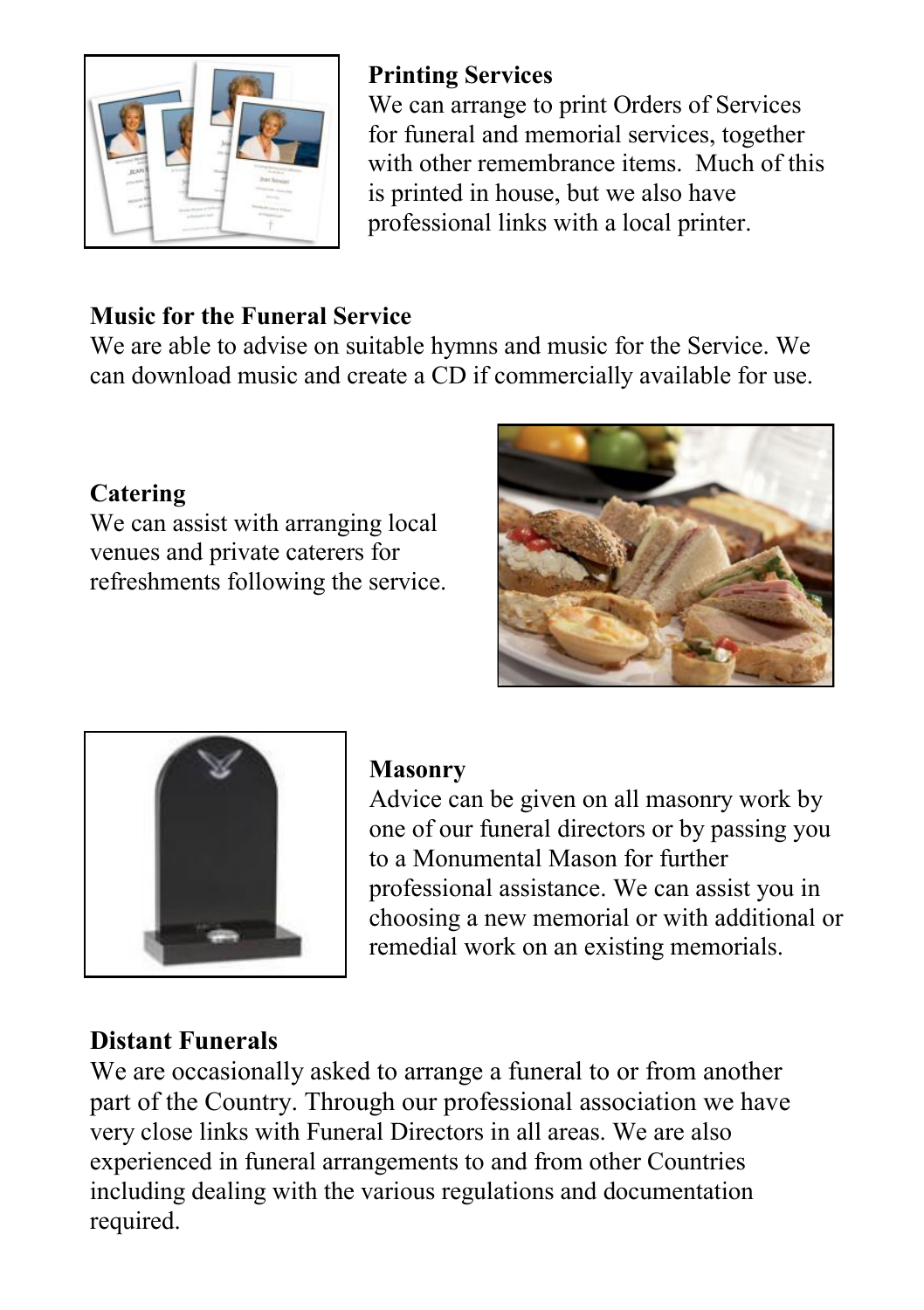#### **Funeral Vehicles**

We provide a traditional black motor hearse for the funeral service to transport the coffin from our chapel of rest to the venue for the funeral service. When making the funeral service arrangements, your funeral director will discuss with you whether it is appropriate for the cortege of vehicles to travel direct to the church, crematorium or cemetery from our

chapel of rest or whether you would like the cortege to leave from the deceased's home or other suitable local address.

A limousine is available to transport mourners and comfortably seats up to six passengers. Additional limousines can be provided if necessary.



#### **Alternative Motor Vehicles**



Arrangements can be made by request for alternative funeral vehicles. For example, to provide a motorcycle hearse and rider. Currently, either a black triumph, silver Harley Davidson or a Suzuki Hyabusa are available. Alternatively, we can arrange for Rolls Royce or Daimler funeral vehicles, white or silver funeral vehicles, or even a vintage lorry.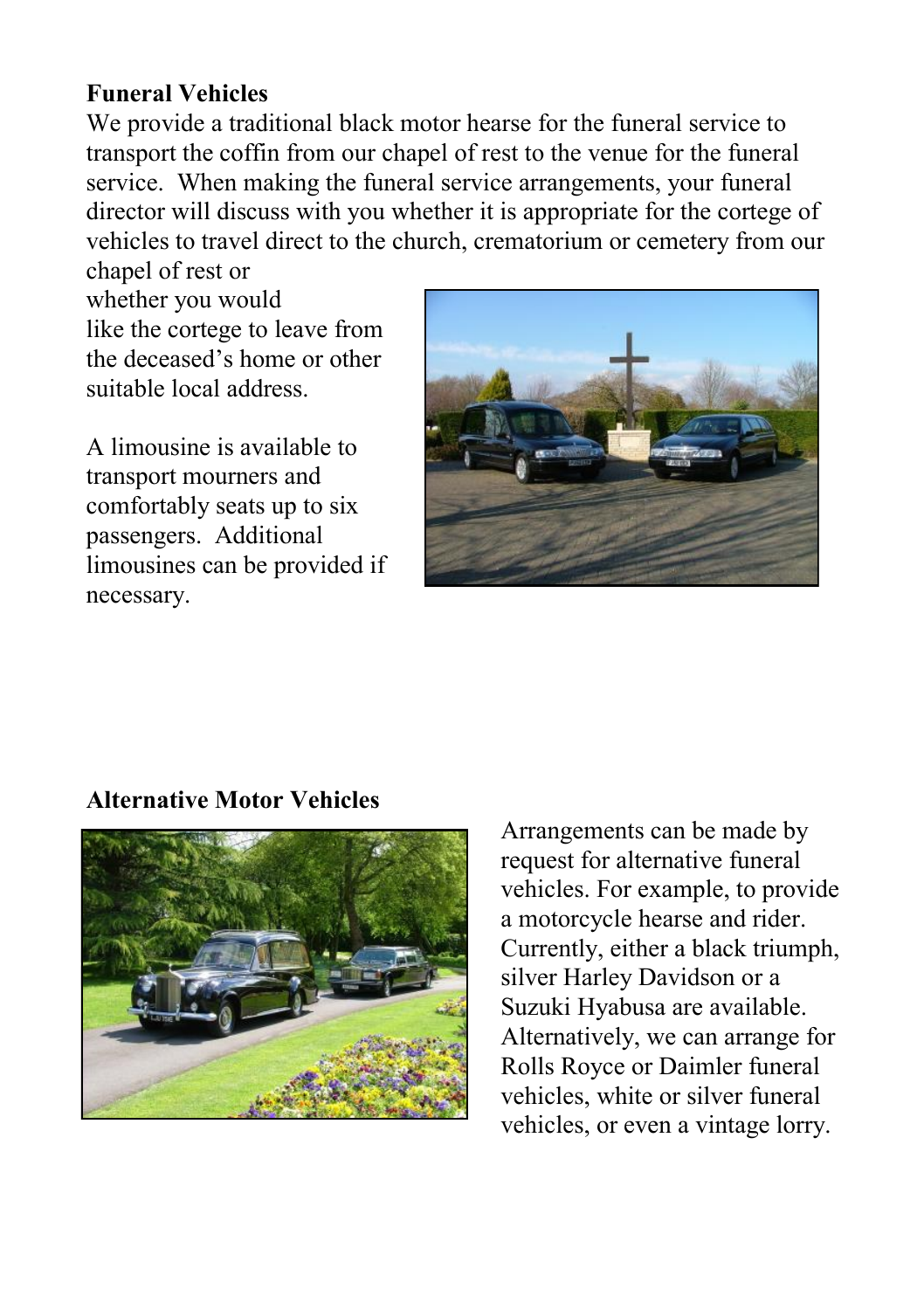#### **Horse Drawn Hearses**

Arrangements can be made to provide a horse drawn hearse. Traditionally a black horse drawn hearse is used, but arrangements can be made, subject to availability, for a white hearse. The Hearse can be drawn by pairs or teams of black or white horses. Mourners carriages are also available.



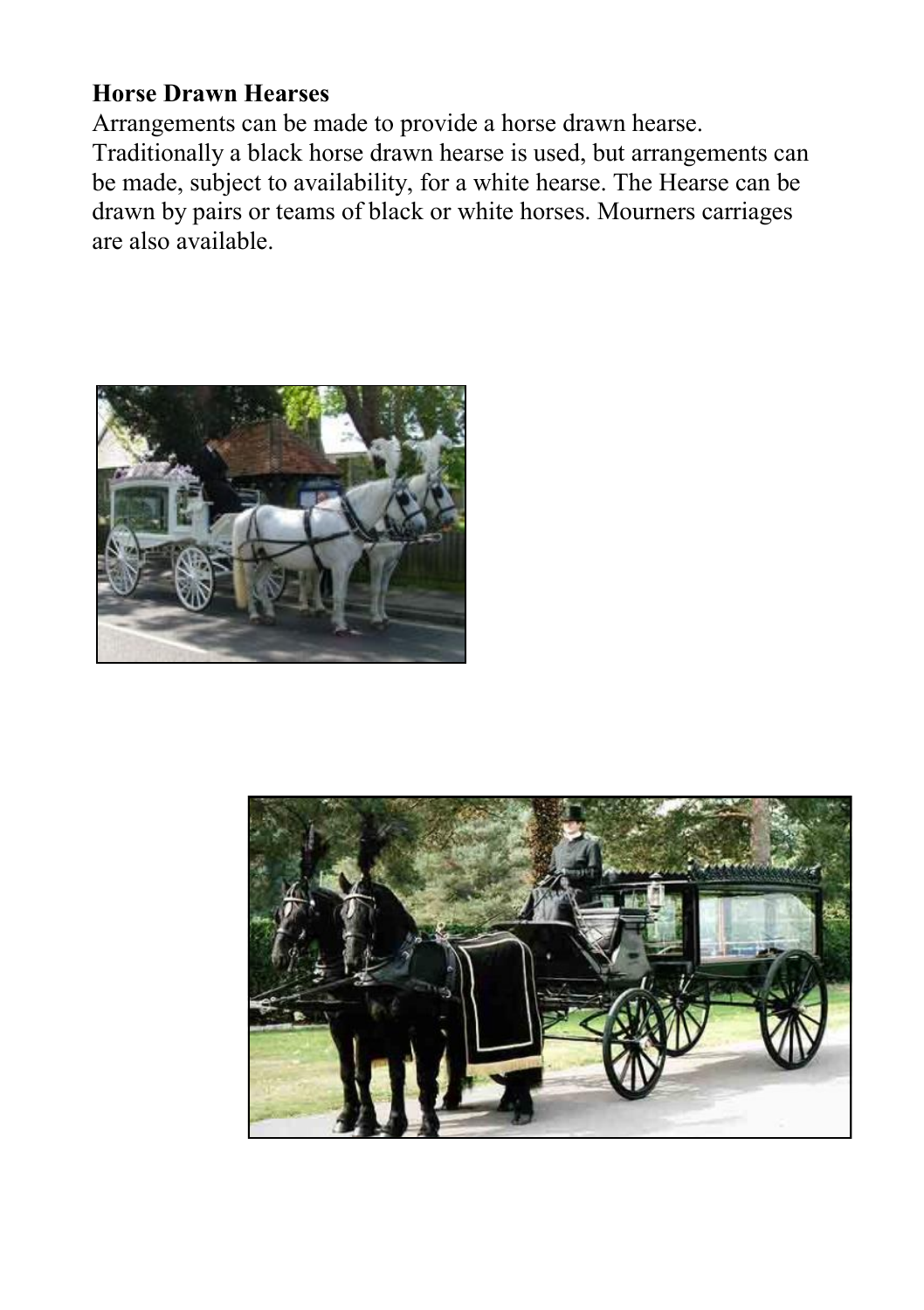# **Funeral Costs**

Funeral arrangements can be provided from the simplest to the most elaborate. We will provide you with full confirmation in writing of the costs involved once we have obtained specific information regarding your personal requirements.

We will make all necessary payments to clergy, cemetery, crematorium, doctors, newspapers and other disbursements as required.

Our itemised account will be forwarded approximately ten days after the funeral.

If you're on a low income and need help to pay for a funeral you are arranging, you may be able to get a Funeral Payment from the Social Fund. Your eligibility for a Funeral Payment will depend on the benefits you are receiving, your relationship to the person who has passed away, and any other money, other than your personal savings, that may be available to help with the cost of the funeral. If successful in your application, the Funeral Payment will be a contribution towards the cost of the funeral rather than meeting the full cost.

Further information and application forms can be obtained from the government's website www.direct.gov.uk or in person from the nearest Department of Social Security Office:-

> Job Centre Plus Job Centre Plus Gloucester House 5 Southgate High Street, Chichester Bognor Regis PO19 1JS PO21 1HH 0845 6043719 0845 6043719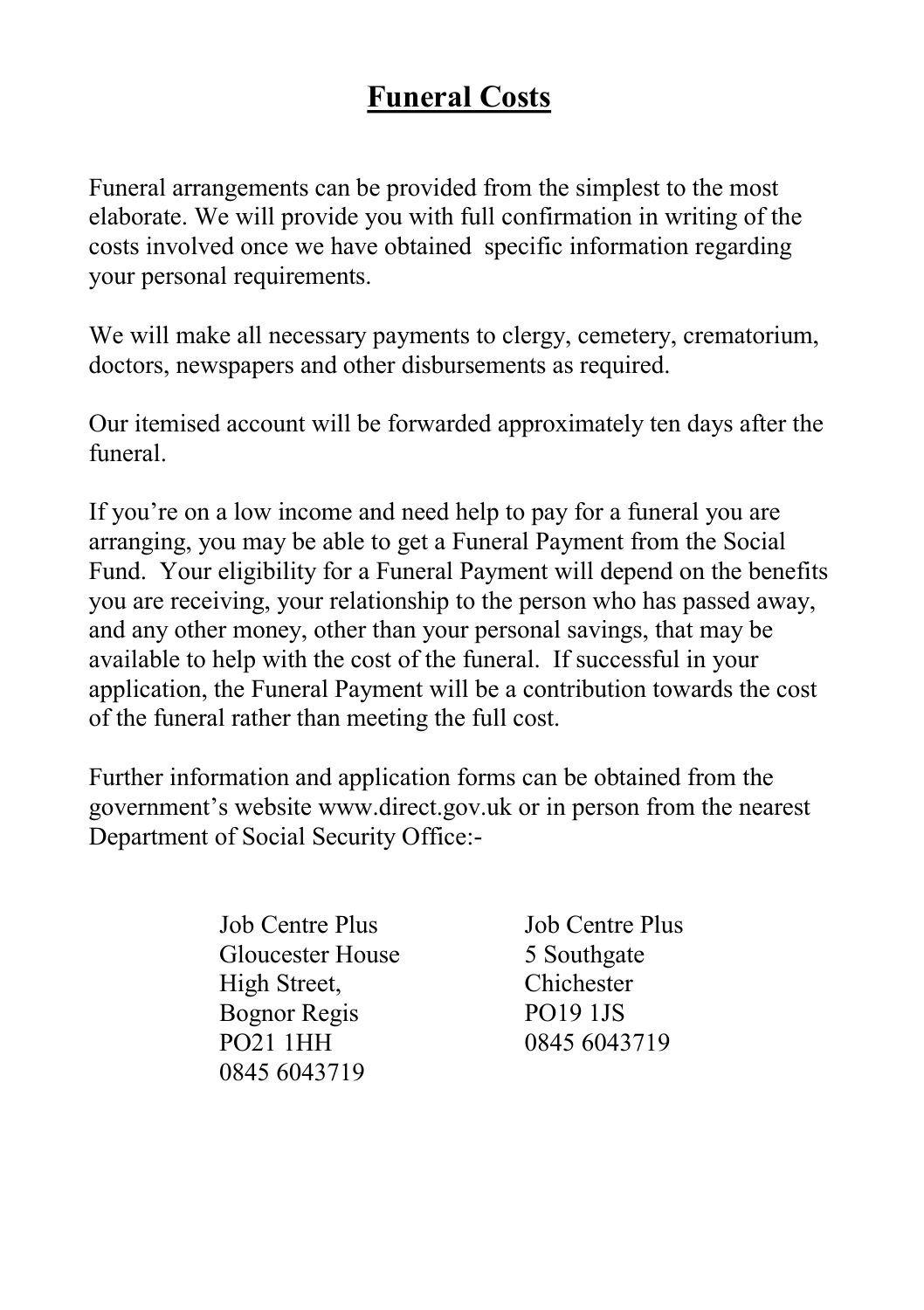## **Probate**

The distribution of the deceased's estate is the responsibility of the Executors. When there is no will the deceased is said to have died "intestate" and an application must be made to a special division of the High Court in order to administer the estate, via the local probate office.

District Probate Registry, William Street, Brighton, East Sussex. BN2 2LG

01273 684071

Probate and Inheritance Tax Helpline 0845 3020 900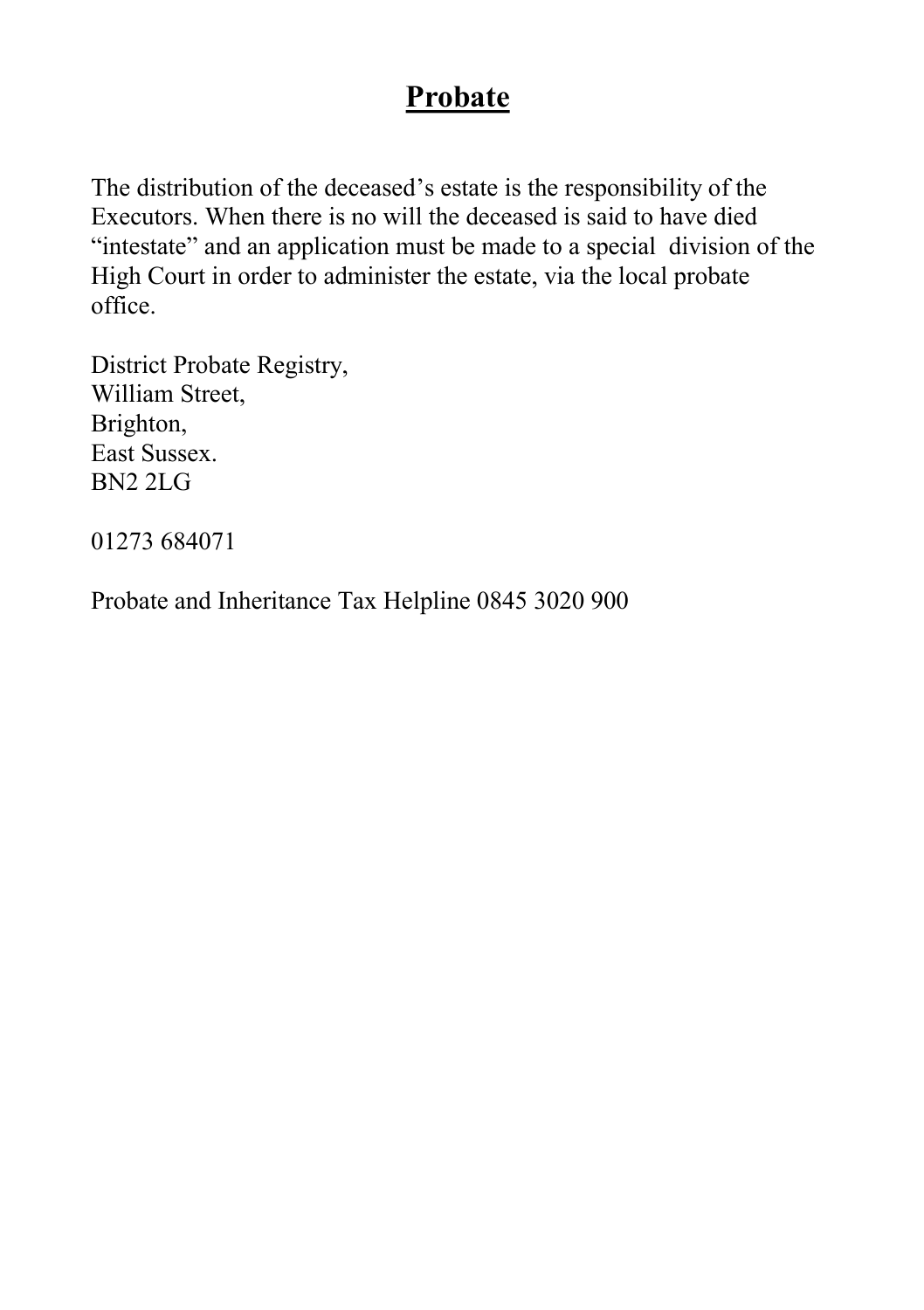# **Golden Charter Pre Paid Funeral Plans**

Comfort, reassurance, freedom from worry and stress - these are benefits mentioned by almost everyone with a Golden Charter funeral plan. Many people, through losing loved ones, have known the grief of bereavement and the stress of selecting the funeral arrangements, as well as the financial anxiety. Sometimes they worry about how their sons, daughters or even grandchildren will cope at the time of their own funeral.

Consideration for others is the most common reason for buying a Golden Charter plan. Peace of mind is the most common benefit. With Golden Charter you know that your loved ones will be spared much of the burden of arranging your funeral. You'll have specified every detail of the funeral in advance, selected the funeral director and taken care of the costs.

You can be sure your money will always be secure. Your payment goes directly to the Golden Charter Trust, which holds the money for your funeral on behalf of participating funeral directors. The Trust Fund is a separate legal entity from Golden Charter.

We can provide you with advice on the selection of the funeral plan (three different plans are available or a bespoke plan is available through our 'Independent Way' funeral plans) and assist you in personalising the plan to accommodate all of your wishes for your own funeral. For example, you may wish to specify favourite hymns, music or readings, or request that the funeral cortege of vehicles travel a certain route to the funeral or place of rest or you may have a special place you want ashes to be laid to rest.

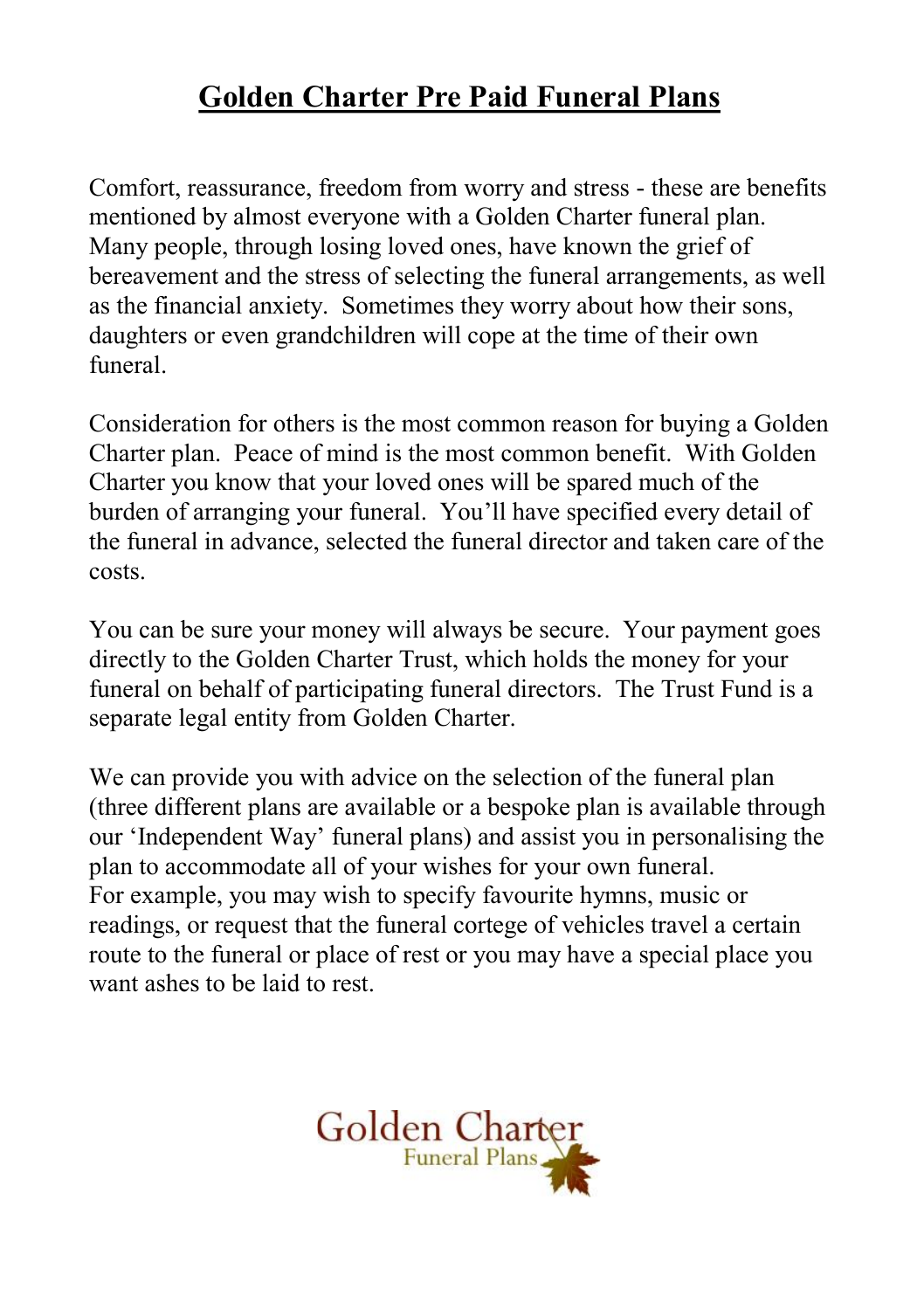# **Points to Remember**

- If the deceased has a solicitor, contact him or her as soon as possible. If not, check whether the deceased had made a will. If no will can be traced it may be advisable to see a solicitor.
- Notify any insurance company with whom the deceased has a policy eg life insurance, car insurance, household insurance etc
- The bank, building society and post office accounts and all other assets will normally be frozen. Insurance companies, trade unions or pension schemes may pay a limited sum immediately on death, if the deceased was entitled to benefit.
- Social Services should be notified where appropriate.
- If you're on a low income and need help to pay for a funeral you are arranging, you may be able to get a Funeral Payment from the Social Fund. Your eligibility for a Funeral Payment will depend on the benefits you are receiving, your relationship to the person who has passed away, and any other money, other than your personal savings, that may be available to help with the cost of the funeral. If successful in your application, the Funeral Payment will be a contribution towards the cost of the funeral rather than meeting the full cost.
- Other Benefits may be due to you, such as a Bereavement Payment if you were under State Pension age when your husband, wife or civil partner died and your husband, wife or civil partner was not entitled to Category A Retirement Benefit. Other possible benefits include Bereavement Allowance and Widowed Parent's Allowance and War Widow's or Widower's Pension. Further details can be obtained from www.direct.gov.uk or the local Job Centre Plus.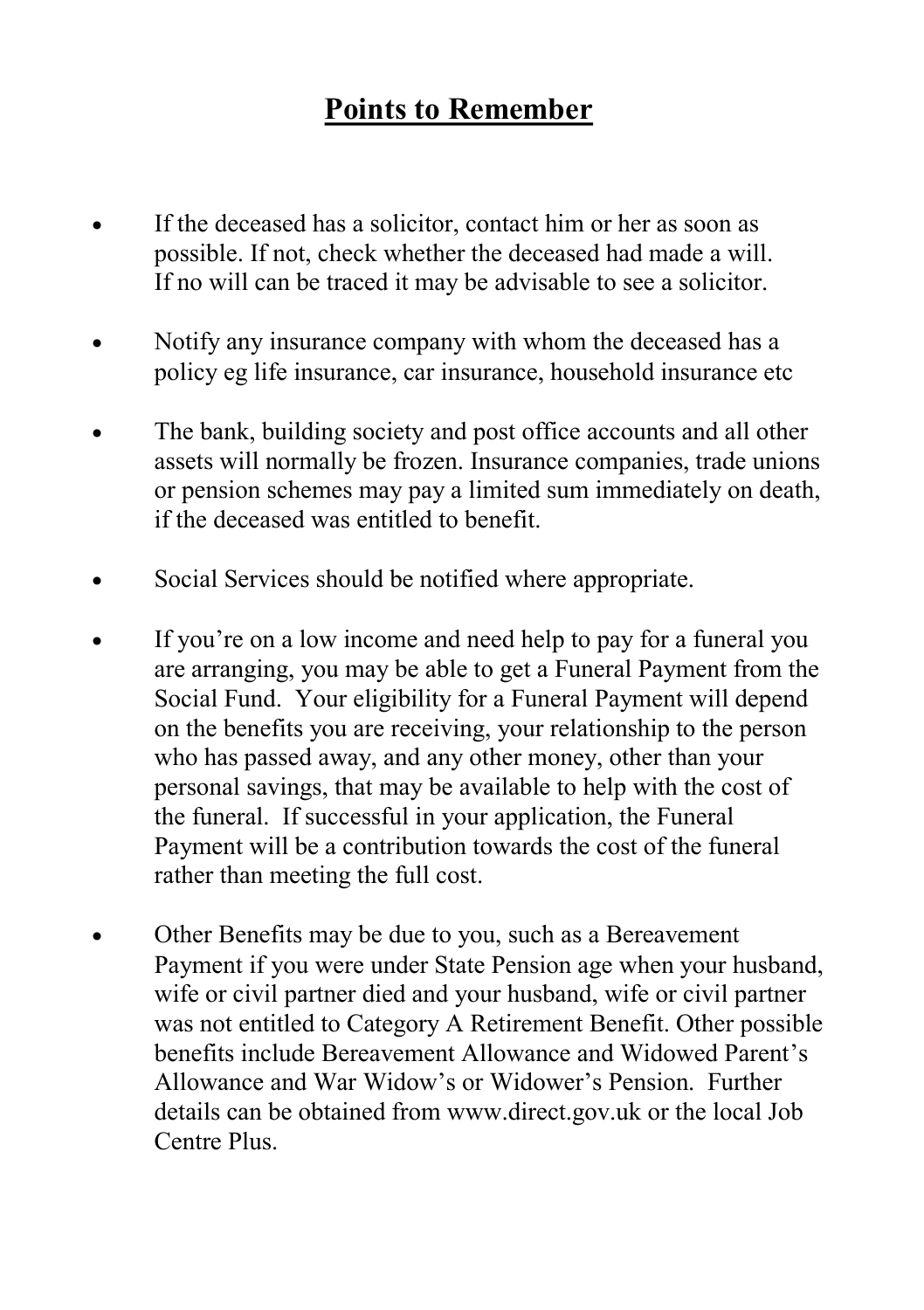# **Items You Should Return**

- Credit, cash point and cheque guarantee cards to the appropriate financial institution.
- Social benefit books, giro cheques and postal orders to the issuing DSS office.
- Passport to the office for your area (address from a Post Office).
- Driving Licence to the DVLC, Swansea, SA6 7GL with car registration documents (for recording change of ownership)
- Season travel cards and membership tickets to the office of issue (for refund).
- National Insurance documents to relevant offices with note of date of death.
- NHS equipment to the place of issue (wheelchairs, prosthetics etc).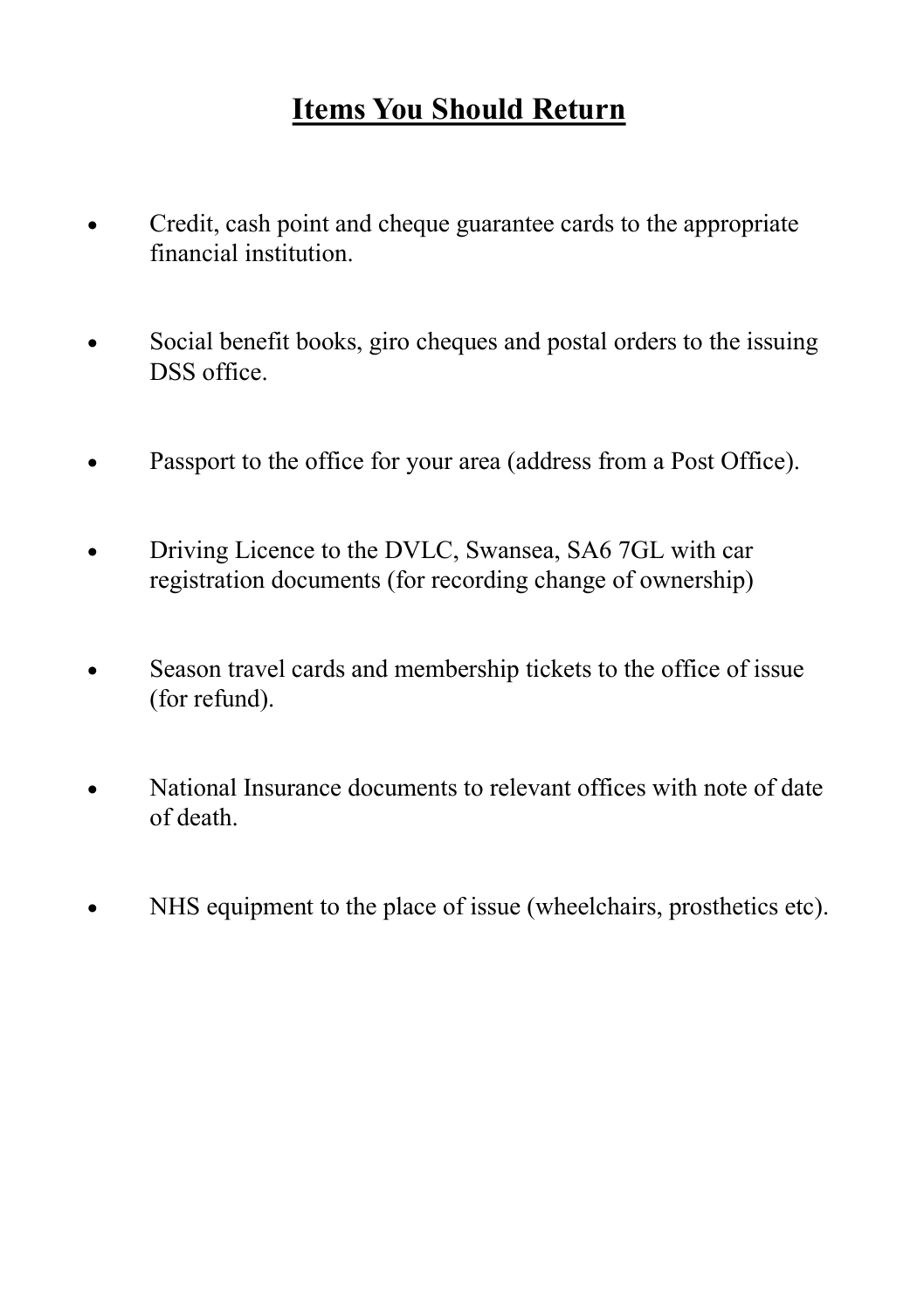# **Useful Contacts**

- Cruse 0844 477 9400 or 01243 53020 www.crusebereavementcare.org.uk
- Church of England 020 7898 1000 www.cofe.anglican.org
- Roman Catholic Church www.catholic-ew.org.uk
- National Humanist Association 020 7079 3580 www.humanism.org.uk
- St. Richard's Hospital 01243 788122 01243 831668 (Patient's Affairs)
- Bognor Regis War Memorial Hospital 01243 865418
- Worthing Hospital 01903 205111
- Queen Alexandra Hospital, Cosham 02392 286000
- St. Mary's Hospital, Portsmouth 02392 286000
- Southampton General Hospital 02380 777222
- St. Wilfrid's Hospice, Chichester 01243 775302
- HM Coroners Officers, West Sussex 01273 404012 or 01273 404013
- Probate and Inheritance Tax Helpline 0845 3020 900 www.direct.gov.uk
- Golden Charter Funeral Plans 0800 833 800 www.golden-charter.co.uk